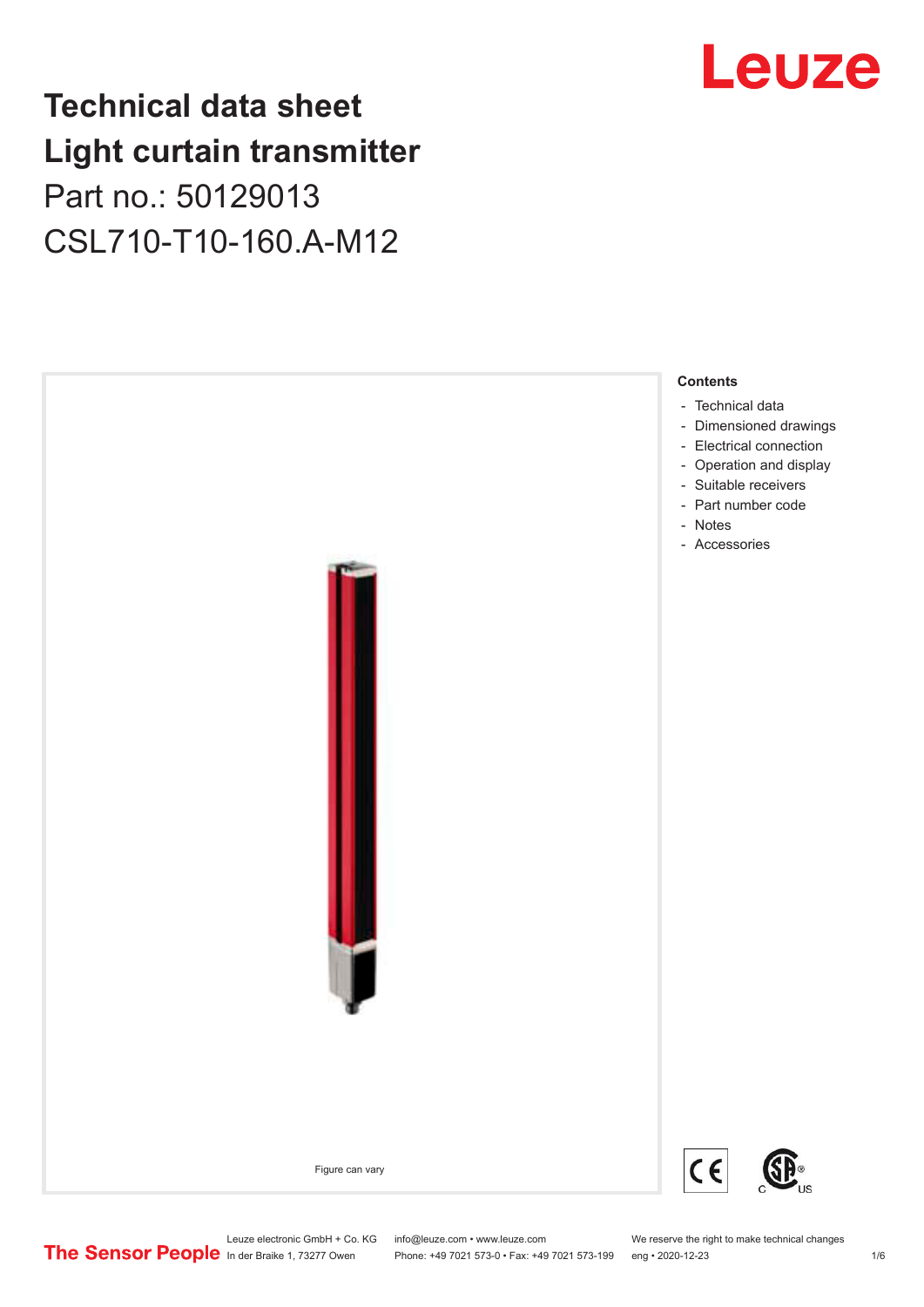## <span id="page-1-0"></span>**Technical data**

# Leuze

#### **Basic data**

| <b>Series</b>                   | 710                                                                                 |  |  |  |
|---------------------------------|-------------------------------------------------------------------------------------|--|--|--|
| <b>Operating principle</b>      | Throughbeam principle                                                               |  |  |  |
| Device type                     | Transmitter                                                                         |  |  |  |
| <b>Contains</b>                 | 2x BT-NC sliding block                                                              |  |  |  |
| Application                     | Precise object detection                                                            |  |  |  |
| <b>Special version</b>          |                                                                                     |  |  |  |
| <b>Special version</b>          | Crossed-beam scanning                                                               |  |  |  |
|                                 | Diagonal-beam scanning                                                              |  |  |  |
|                                 | Parallel-beam scanning                                                              |  |  |  |
| <b>Optical data</b>             |                                                                                     |  |  |  |
| <b>Operating range</b>          | Guaranteed operating range                                                          |  |  |  |
| <b>Operating range</b>          | 0.37m                                                                               |  |  |  |
| <b>Operating range limit</b>    | Typical operating range                                                             |  |  |  |
| <b>Operating range limit</b>    | 0.29m                                                                               |  |  |  |
| <b>Measurement field length</b> | 160 mm                                                                              |  |  |  |
| <b>Number of beams</b>          | 16 Piece(s)                                                                         |  |  |  |
| <b>Beam spacing</b>             | $10 \text{ mm}$                                                                     |  |  |  |
| Light source                    | LED, Infrared                                                                       |  |  |  |
| <b>LED light wavelength</b>     | 940 nm                                                                              |  |  |  |
| <b>Measurement data</b>         |                                                                                     |  |  |  |
| Minimum object diameter         | 20 mm                                                                               |  |  |  |
| <b>Electrical data</b>          |                                                                                     |  |  |  |
| <b>Protective circuit</b>       | Polarity reversal protection                                                        |  |  |  |
|                                 | Short circuit protected                                                             |  |  |  |
|                                 | <b>Transient protection</b>                                                         |  |  |  |
| Performance data                |                                                                                     |  |  |  |
| Supply voltage $U_{B}$          | 18  30 V, DC                                                                        |  |  |  |
| <b>Residual ripple</b>          | 0  15 %, From $U_{\rm B}$                                                           |  |  |  |
| <b>Open-circuit current</b>     | 0  135 mA, The specified values refer<br>to the entire package consisting of trans- |  |  |  |
|                                 | mitter and receiver.                                                                |  |  |  |
| <b>Timing</b>                   |                                                                                     |  |  |  |
| <b>Readiness delay</b>          | 400 ms                                                                              |  |  |  |
| <b>Cycle time</b>               | 1 <sub>ms</sub>                                                                     |  |  |  |
|                                 |                                                                                     |  |  |  |
| <b>Connection</b>               |                                                                                     |  |  |  |
| Number of connection            | $1 \text{Diagonal}$                                                                 |  |  |  |

#### **Mechanical data**

| Design                         | Cubic                        |
|--------------------------------|------------------------------|
| Dimension (W x H x L)          | 29 mm x 35.4 mm x 233 mm     |
| <b>Housing material</b>        | Metal                        |
| <b>Metal housing</b>           | Aluminum                     |
| Lens cover material            | Plastic / PMMA               |
| Net weight                     | 300q                         |
| <b>Housing color</b>           | Red                          |
| <b>Type of fastening</b>       | Groove mounting              |
|                                | Via optional mounting device |
|                                |                              |
| <b>Operation and display</b>   |                              |
| Type of display                | I FD                         |
| <b>Number of LEDs</b>          | 1 Piece(s)                   |
|                                |                              |
| <b>Environmental data</b>      |                              |
| Ambient temperature, operation | $-3060 °C$                   |
| Ambient temperature, storage   | $-4070 °C$                   |
|                                |                              |
| <b>Certifications</b>          |                              |
| Degree of protection           | IP 65                        |
| <b>Protection class</b>        | III                          |
| <b>Certifications</b>          | c CSA US                     |
| <b>Standards applied</b>       | IEC 60947-5-2                |
|                                |                              |
| <b>Classification</b>          |                              |
| <b>Customs tariff number</b>   | 90314990                     |
| eCl@ss 5.1.4                   | 27270910                     |
| $eC$ $\omega$ ss 8.0           | 27270910                     |

| <b>UUSLUMS LAMMI MUMBER</b> | 900 17990 |
|-----------------------------|-----------|
| eCl@ss 5.1.4                | 27270910  |
| eCl@ss 8.0                  | 27270910  |
| eCl@ss 9.0                  | 27270910  |
| eCl@ss 10.0                 | 27270910  |
| eCl@ss 11.0                 | 27270910  |
| <b>ETIM 5.0</b>             | EC002549  |
| <b>ETIM 6.0</b>             | EC002549  |
| <b>ETIM 7.0</b>             | EC002549  |
|                             |           |

| <b>Readiness delay</b> | $400$ ms       |
|------------------------|----------------|
| Cycle time             | $1 \text{ ms}$ |
| <b>Connection</b>      |                |

| <b>Number of connections</b> | 1 Piece(s)             |
|------------------------------|------------------------|
| <b>Plug outlet</b>           | Axial                  |
| <b>Connection 1</b>          |                        |
| <b>Function</b>              | Connection to receiver |
|                              | Sync-input             |
|                              | Voltage supply         |
| <b>Type of connection</b>    | Connector              |
| <b>Thread size</b>           | M <sub>12</sub>        |
| <b>Type</b>                  | Male                   |
| <b>Material</b>              | Metal                  |
| No. of pins                  | $5 - pin$              |
| Encoding                     | A-coded                |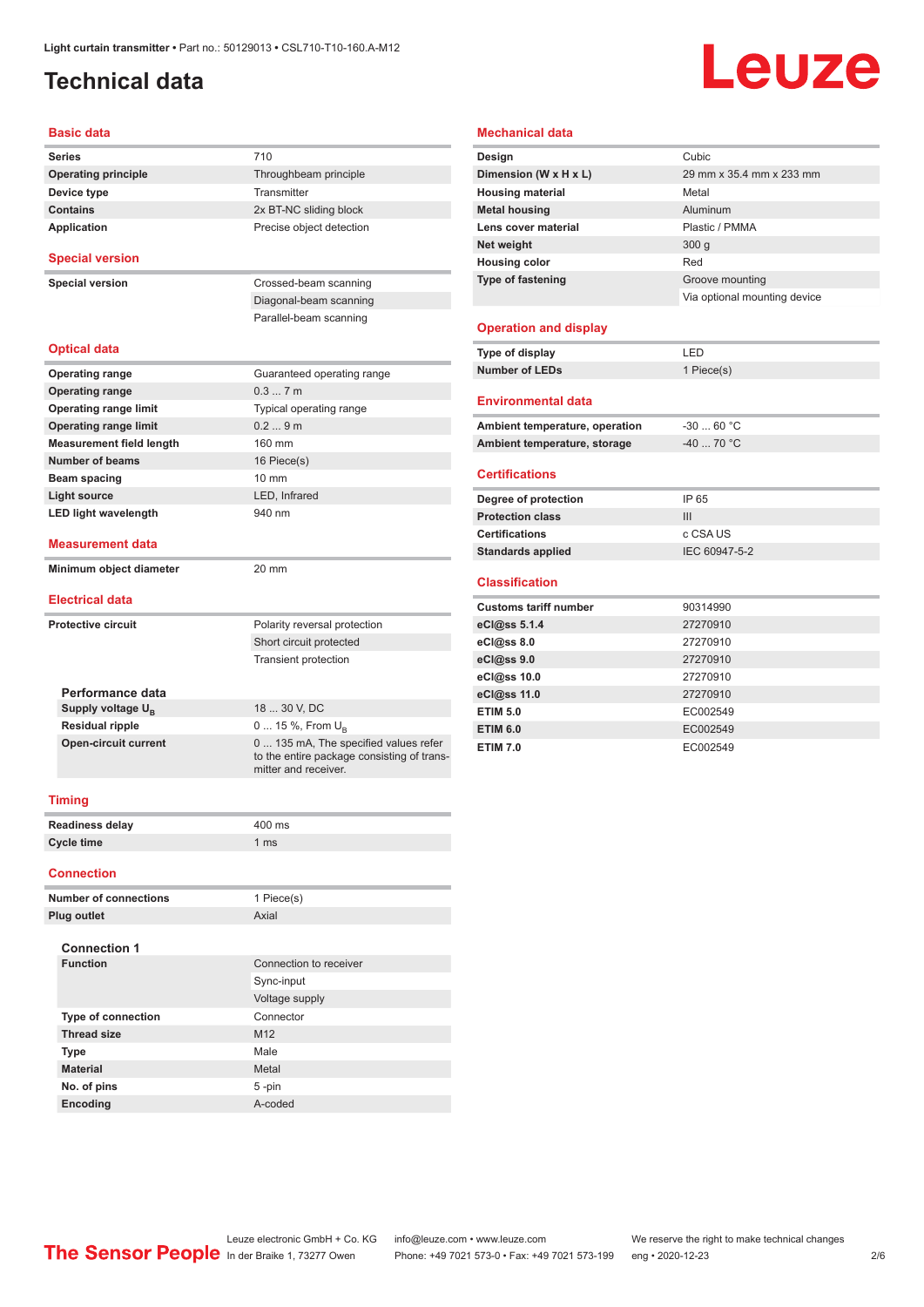## <span id="page-2-0"></span>**Dimensioned drawings**

All dimensions in millimeters



- B Measurement field length 160 mm
- F M6 thread
- G Fastening groove
- L Profile length 168 mm
- T Transmitter R Receiver
- Y
- $\overline{R}$ Τ  $2\sqrt{2}$  $X<sub>2</sub>$ X1  $\overline{A}$



#### A PWR / SW IN / OUT

Leuze electronic GmbH + Co. KG info@leuze.com • www.leuze.com We reserve the right to make technical changes<br>
The Sensor People in der Braike 1, 73277 Owen Phone: +49 7021 573-0 • Fax: +49 7021 573-199 eng • 2020-12-23

Phone: +49 7021 573-0 • Fax: +49 7021 573-199 eng • 2020-12-23 3/6

## **Leuze**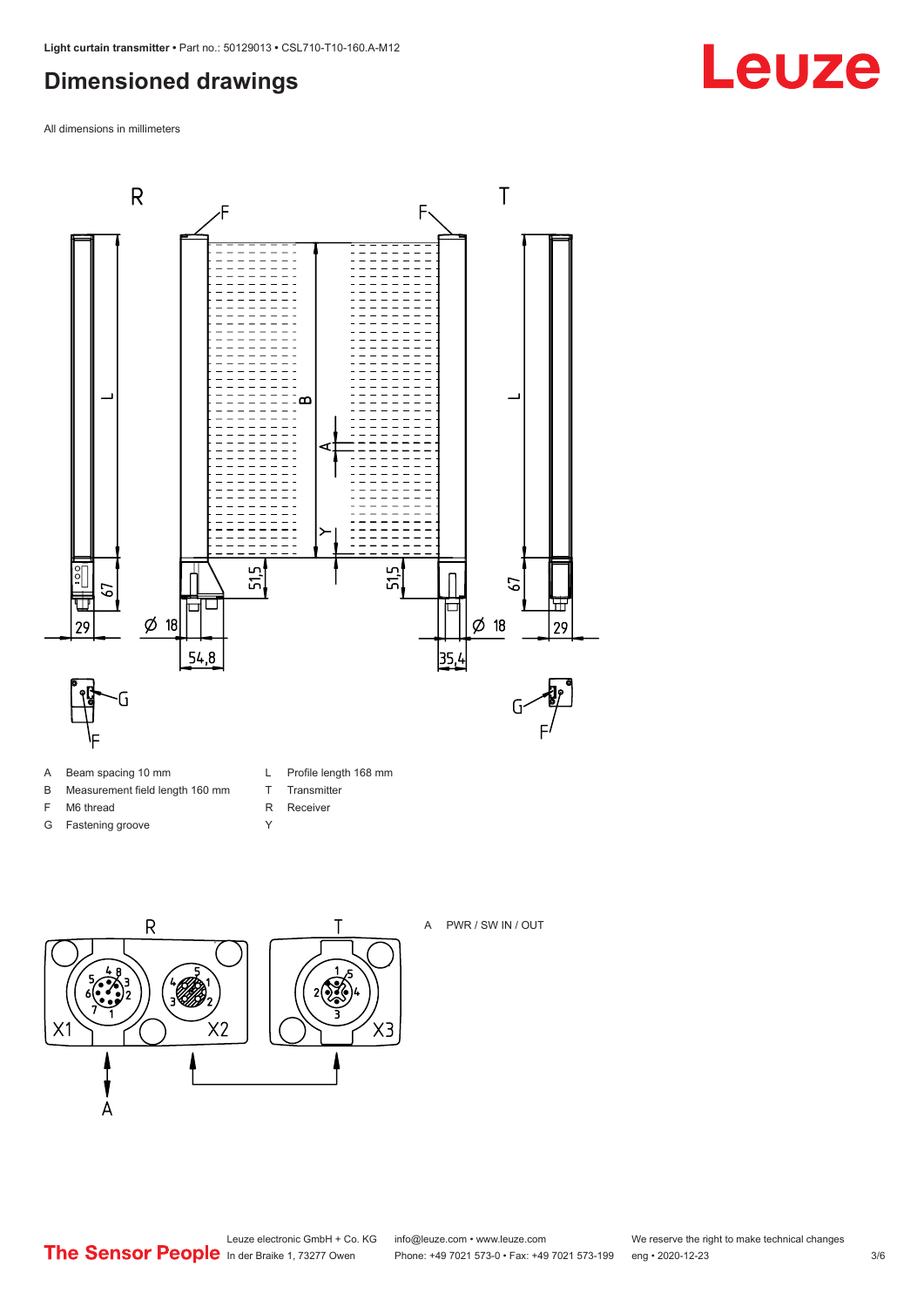## <span id="page-3-0"></span>**Electrical connection**

#### **Connection 1**

| <b>Function</b>           | Connection to receiver |
|---------------------------|------------------------|
|                           | Sync-input             |
|                           | Voltage supply         |
| <b>Type of connection</b> | Connector              |
| <b>Thread size</b>        | M12                    |
| <b>Type</b>               | Male                   |
| <b>Material</b>           | Metal                  |
| No. of pins               | $5$ -pin               |
| Encoding                  | A-coded                |

#### **Pin Pin assignment**

|                | <b>FE/SHIELD</b> |  |
|----------------|------------------|--|
| $\overline{2}$ | V+               |  |
| 3              | <b>GND</b>       |  |
| 4              | RS 485 Tx+       |  |
| 5              | RS 485 Tx-       |  |

## **Operation and display**

| <b>LED</b> | Display                                      | <b>Meaning</b>                                           |
|------------|----------------------------------------------|----------------------------------------------------------|
|            | Green, continuous light                      | Continuous mode                                          |
|            | Off                                          | No communication with the receiver / waiting for trigger |
|            | green, flashing in sync with the measurement | Measurement frequency display                            |

### **Suitable receivers**

| Part no. | <b>Designation</b>         | <b>Article</b>         | <b>Description</b>                                                                                                                                                                                                                                                           |
|----------|----------------------------|------------------------|------------------------------------------------------------------------------------------------------------------------------------------------------------------------------------------------------------------------------------------------------------------------------|
| 50128929 | CSL710-R10-160.A/<br>L-M12 | Light curtain receiver | Application: Precise object detection<br>Special version: Parallel-beam scanning, Crossed-beam scanning, Diagonal-<br>beam scanning<br>Operating range: 0.3  7 m<br>Selectable inputs/outputs: 4 Piece(s)<br>Service interface: IO-Link<br>Connection: Connector, M12, 8-pin |

## **Part number code**

Part designation: **CSL710-XYY-ZZZZ.A/B-CCC**

| <b>CSL710</b> | <b>Operating principle</b><br>CSL: switching light curtain of the 710 series          |
|---------------|---------------------------------------------------------------------------------------|
| $\mathsf{x}$  | <b>Function classes</b><br>T: transmitter<br>R: receiver                              |
| YY            | Beam spacing<br>$05:5 \, \text{mm}$<br>$10:10 \, \text{mm}$<br>$20:20$ mm<br>40:40 mm |
| <b>ZZZZ</b>   | Measurement field length [mm], dependent on beam spacing<br>Value, see technical data |



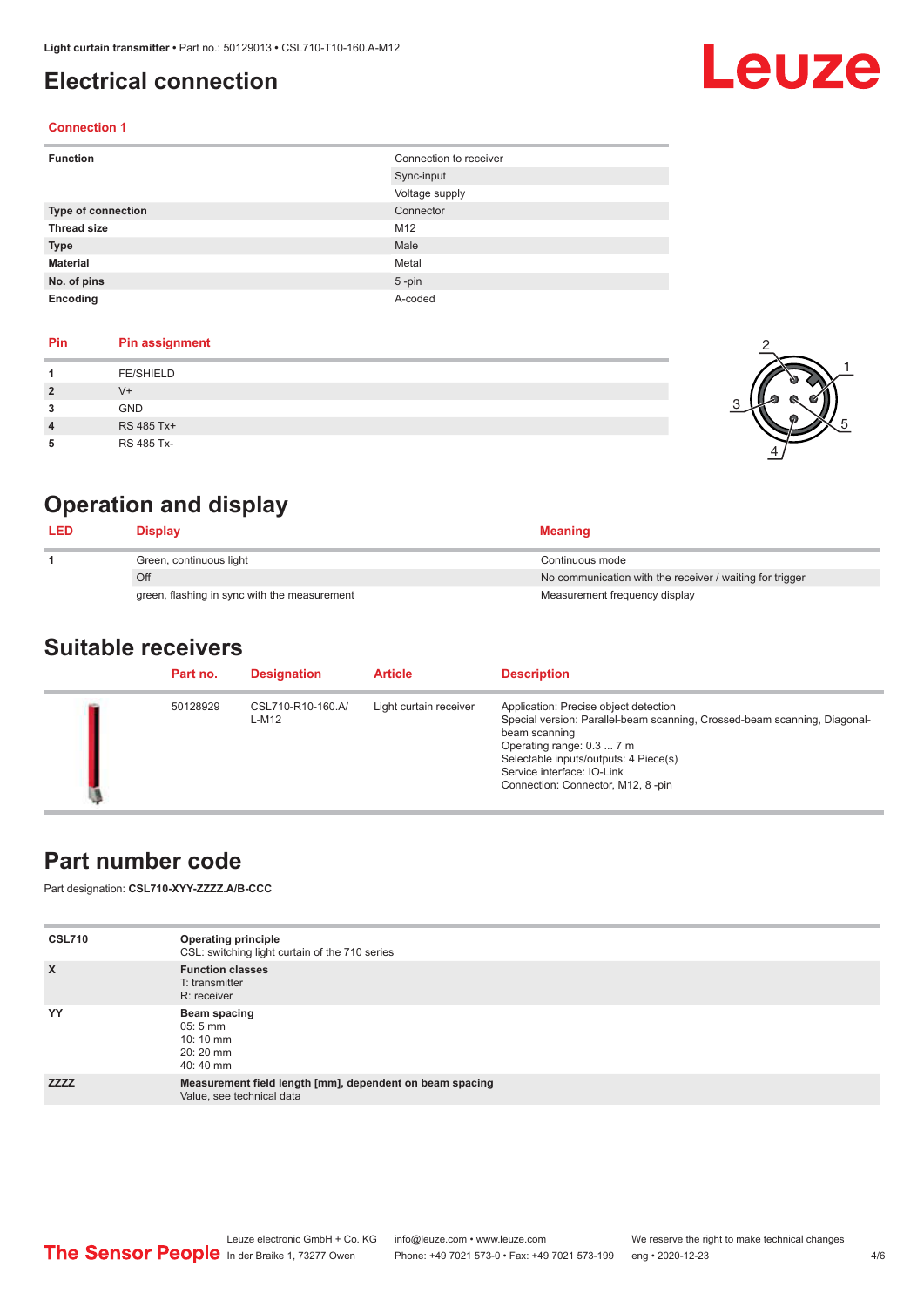## <span id="page-4-0"></span>**Part number code**



| A   | Equipment<br>A: connector outlet, axial                                                         |
|-----|-------------------------------------------------------------------------------------------------|
| B   | Interface<br>L: IO-Link                                                                         |
| CCC | <b>Electrical connection</b><br>M12: M12 connector                                              |
|     | <b>Note</b>                                                                                     |
|     | $\&$ A list with all available device types can be found on the Leuze website at www.leuze.com. |

## **Notes**

| <b>Observe intended use!</b>                                                                                                                                                                                                  |
|-------------------------------------------------------------------------------------------------------------------------------------------------------------------------------------------------------------------------------|
| $\%$ This product is not a safety sensor and is not intended as personnel protection.<br>₹ The product may only be put into operation by competent persons.<br>$\%$ Only use the product in accordance with its intended use. |

ª These proximity switches shall be used with UL Listed Cable assemblies rated 30V, 0.5A min, in the field installation, or equivalent (categories: CYJV/

ª For UL applications, use is only permitted in Class 2 circuits in accordance with the NEC (National Electric Code).

**For UL applications:**

CYJV7 or PVVA/PVVA7)

**Accessories**

## Connection technology - Interconnection cables

|   |        | Part no. | <b>Designation</b>                     | <b>Article</b>        | <b>Description</b>                                                                                                                                                                                                                                    |
|---|--------|----------|----------------------------------------|-----------------------|-------------------------------------------------------------------------------------------------------------------------------------------------------------------------------------------------------------------------------------------------------|
| Ø | ⊕<br>幽 | 50129781 | <b>KDS DN-M12-5A-</b><br>M12-5A-P3-050 | Interconnection cable | Suitable for interface: IO-Link, DeviceNet, CANopen<br>Connection 1: Connector, M12, Axial, Female, A-coded, 5-pin<br>Connection 2: Connector, M12, Axial, Male, A-coded, 5-pin<br>Shielded: Yes<br>Cable length: 5,000 mm<br>Sheathing material: PUR |

## Mounting technology - Swivel mounts

|    | Part no. | <b>Designation</b> | <b>Article</b>       | <b>Description</b>                                                                                                                                          |
|----|----------|--------------------|----------------------|-------------------------------------------------------------------------------------------------------------------------------------------------------------|
| Ø. | 429046   | <b>BT-2R1</b>      | Mounting bracket set | Fastening, at system: Through-hole mounting<br>Mounting bracket, at device: Clampable<br>Type of mounting device: Turning, 360°<br>Material: Metal, Plastic |